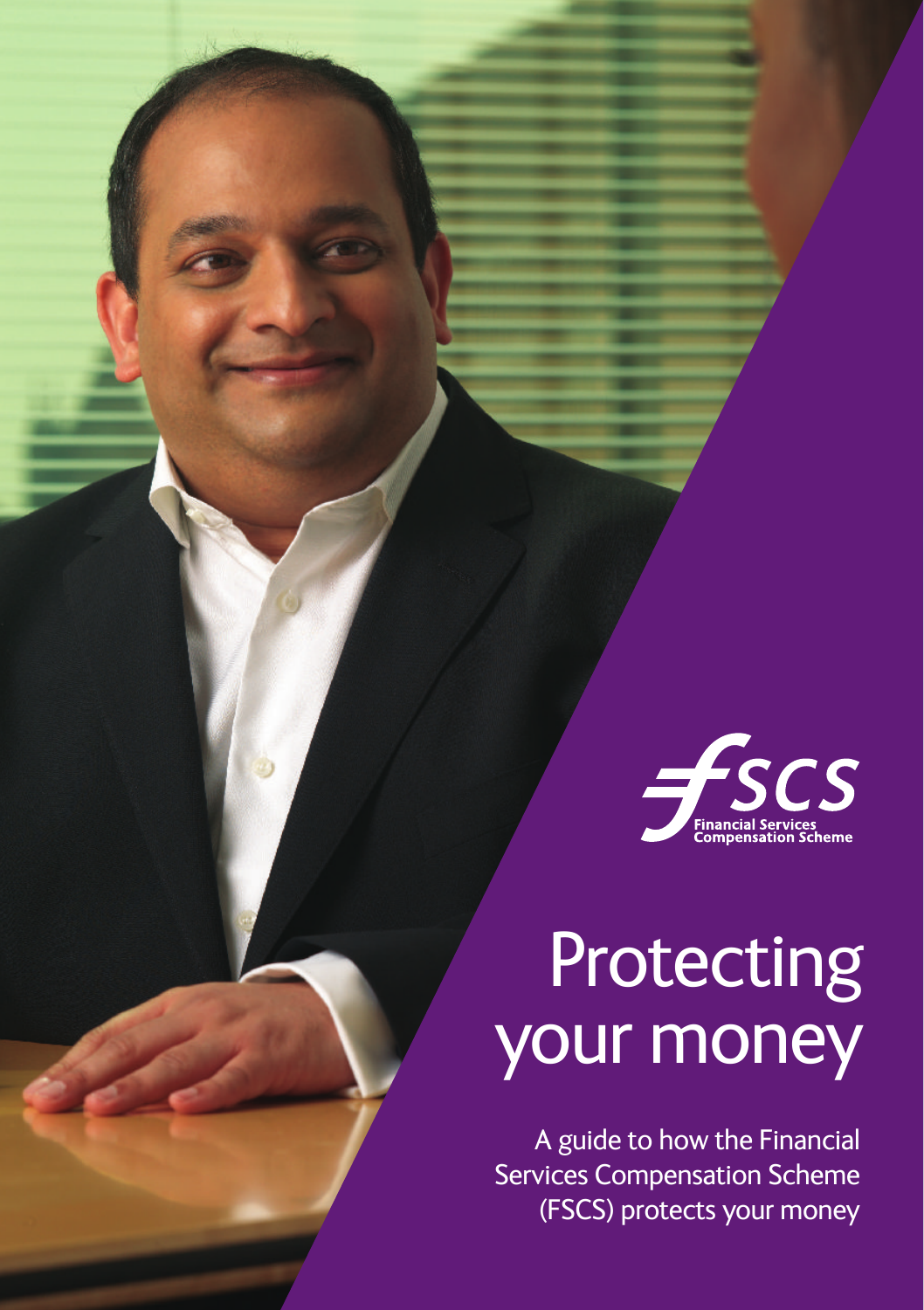

## About this leaflet

This leaflet explains what FSCS is and how we protect your money. You should still talk to your financial services firm to discuss how our protection applies to the products and services you have bought from that firm.

# About FSCS

FSCS is the body that can pay you compensation if your financial services provider goes bust.

In brief, that means we can pay you compensation if a financial services firm stops trading and you lose money because of your dealings with it.

FSCS is independent. It was set up by government under the Financial Services and Markets Act 2000. The financial services industry funds FSCS and the compensation we pay. We do not charge anyone for using our services.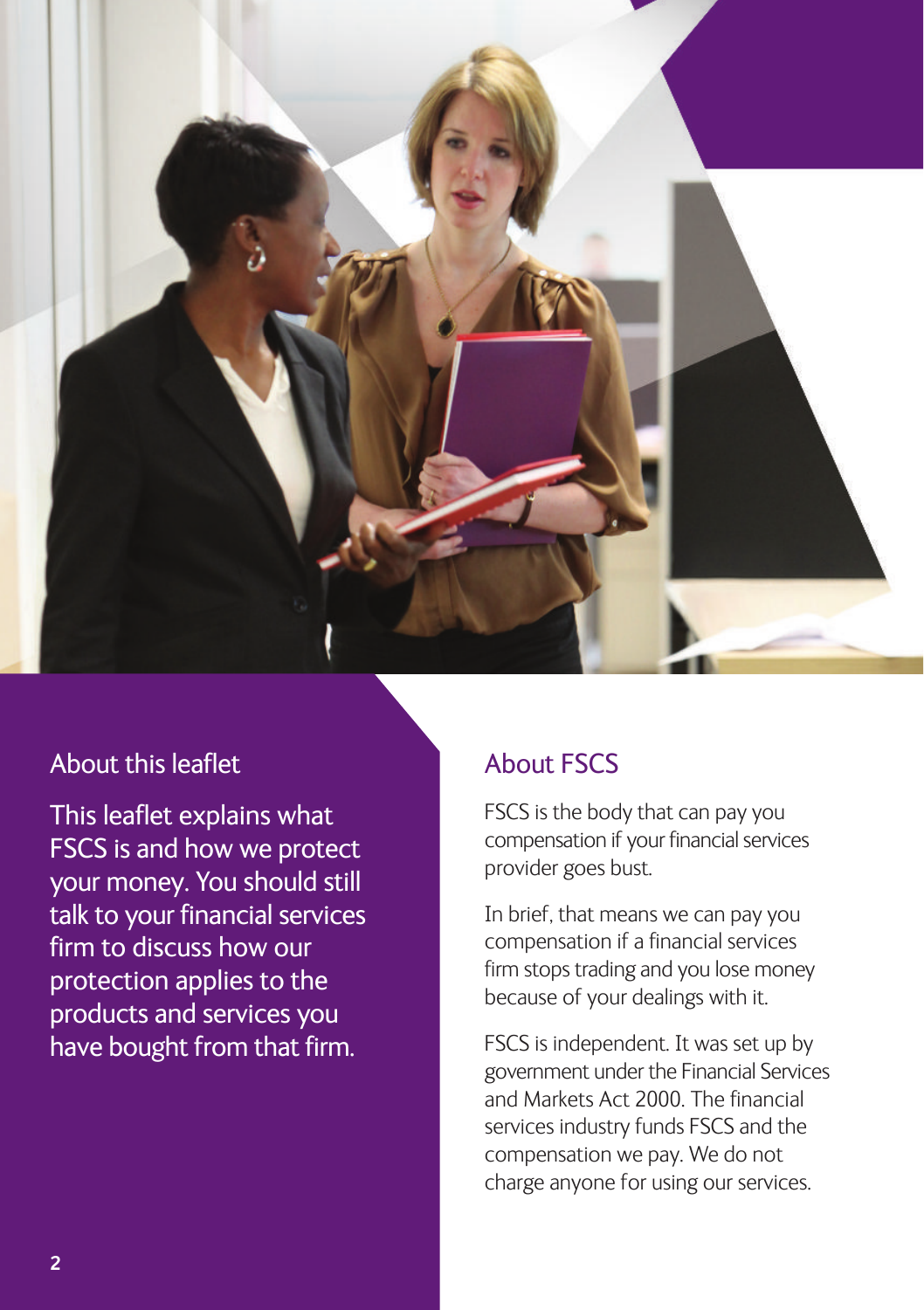## What is a financial services firm?

Examples of financial services firms include:

- banks
- building societies
- credit unions
- insurance companies
- insurance brokers
- independent financial advisors (IFAs)
- mortgage brokers
- investment firms.

# What is a financial services product?

Examples of financial services products are:

- current accounts
- savings accounts
- ISAs
- investments
- insurance policies.

We also cover independent financial advice, insurance broking and mortgage advice and arranging.

There are limits to how much compensation we can pay, and these are different for different types of financial products. For us to pay you compensation, your financial services firm must be authorised by the Financial Services Authority (FSA).

# What sort of firms does the FSCS cover?

We only cover financial services firms that the Financial Services Authority has authorised to do business in the UK.

So you should always check that the firm has an FSA authorisation (sometimes referred to as a Firm Reference Number).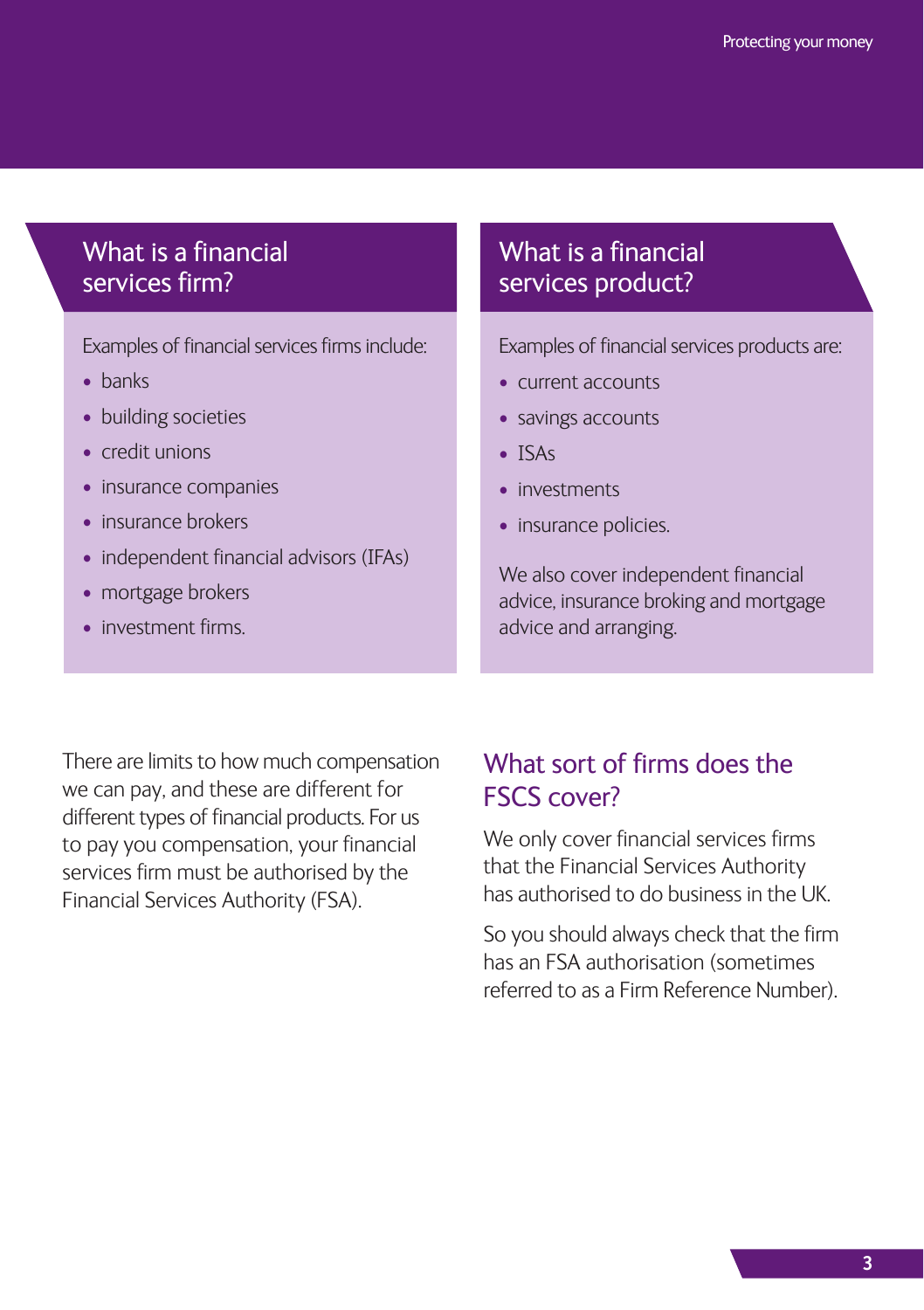## How to find out if your financial services firm is authorised

There are four main ways to check that a firm is authorised by the FSA:

- **1.** Check the documents the firm gave you – they often show the FSA authorisation number.
- **2.** Check the firm's website the FSA authorisation number is often in the 'legal information' section.
- **3.** Call the firm and ask for their FSA authorisation number.
- **4.** Use the FSA's Financial Services Firm Search at **www.fsa.gov.uk/ fsaregister**, which has details of every financial services firm authorised to do business in the UK.

Some firms appear on the FSA's Financial Services Firm Search as 'EEA-authorised'. Depending on the type of firm, this may mean we would not protect you. The firm may instead take part in a compensation scheme in the country where their head office is based. You should check with the firm about the protection you will have.

## What products does FSCS cover?

We cover five different types of business:

- Deposits, such as bank accounts and cash ISAs.
- Arranging and advising about home finance such as mortgages.
- Insurance policies, such as motor and house insurance.
- Insurance broking.
- Investment business, including independent financial advice.

The following sections explain what each type includes, and the compensation limits.

#### **> Deposits**

FSCS protects your deposits. A deposit is money in accounts like current and savings accounts, including cash ISAs. If your bank, building society or credit union goes bust, we may be able to pay compensation.

#### *Compensation limit*

We protect up to £85,000 per person per authorised firm.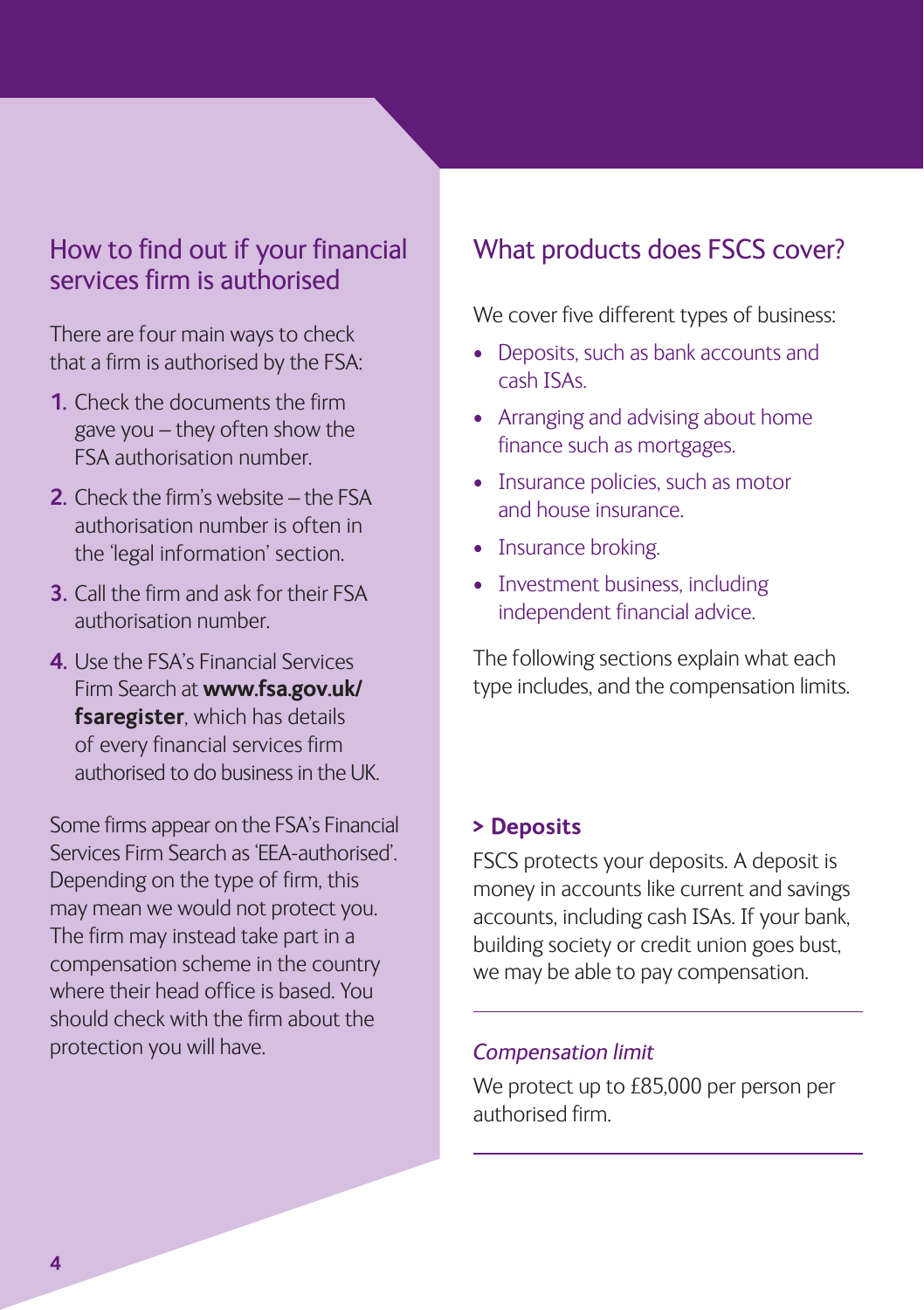There are two important points to remember about the deposit compensation limit.

**1.** The limit applies to individuals not accounts. This means that for joint accounts the limit applies to each named account holder. So, for example, if you have a joint account with your spouse or partner, and no other accounts of your own, you could each receive up to £85,000 under the deposit limit. That means we would protect up to £170,000 of savings in a joint account.

**2.** The limit applies per authorised firm. This is important because sometimes a firm operates more than one brand under the same authorisation number. This means individuals with accounts held with different brands operating under the same authorisation number will only be entitled to a total of £85,000.

#### *The deposit limit*

If you have a current account with Bank X and savings with Bank Y and they share one FSA authorisation, they are classed as a single firm. This means your limit for compensation is £85,000 in total, shared across Bank X and Bank Y.

You should therefore check:

- **1.** whether you hold deposits with a bank or building society that shares FSA authorisation with another brand, and
- **2.** whether your total deposits with all those brands are more than £85,000

#### *How to find out if your bank or building society is part of a larger banking group*

Your bank or building society should provide this information to you at least annually on your printed statement or electronically. There are three other ways to check:

**1.** Ask your bank or building society whether it trades under different names with a single FSA authorisation.

**2.** Visit the page on the FSA's website which shows banks that are part of a larger banking group: **www.fsa.gov.uk/ bankinggroups**.

**3.** Compare your banks' and building societies' FSA registration numbers to check if any are the same – if they are the same, they share authorisation.

*The diagram below shows an example:*

Current account with Bank brand X

Single Single limit: £85,000 Firm Single FSA authorisation

Savings account with Bank brand Y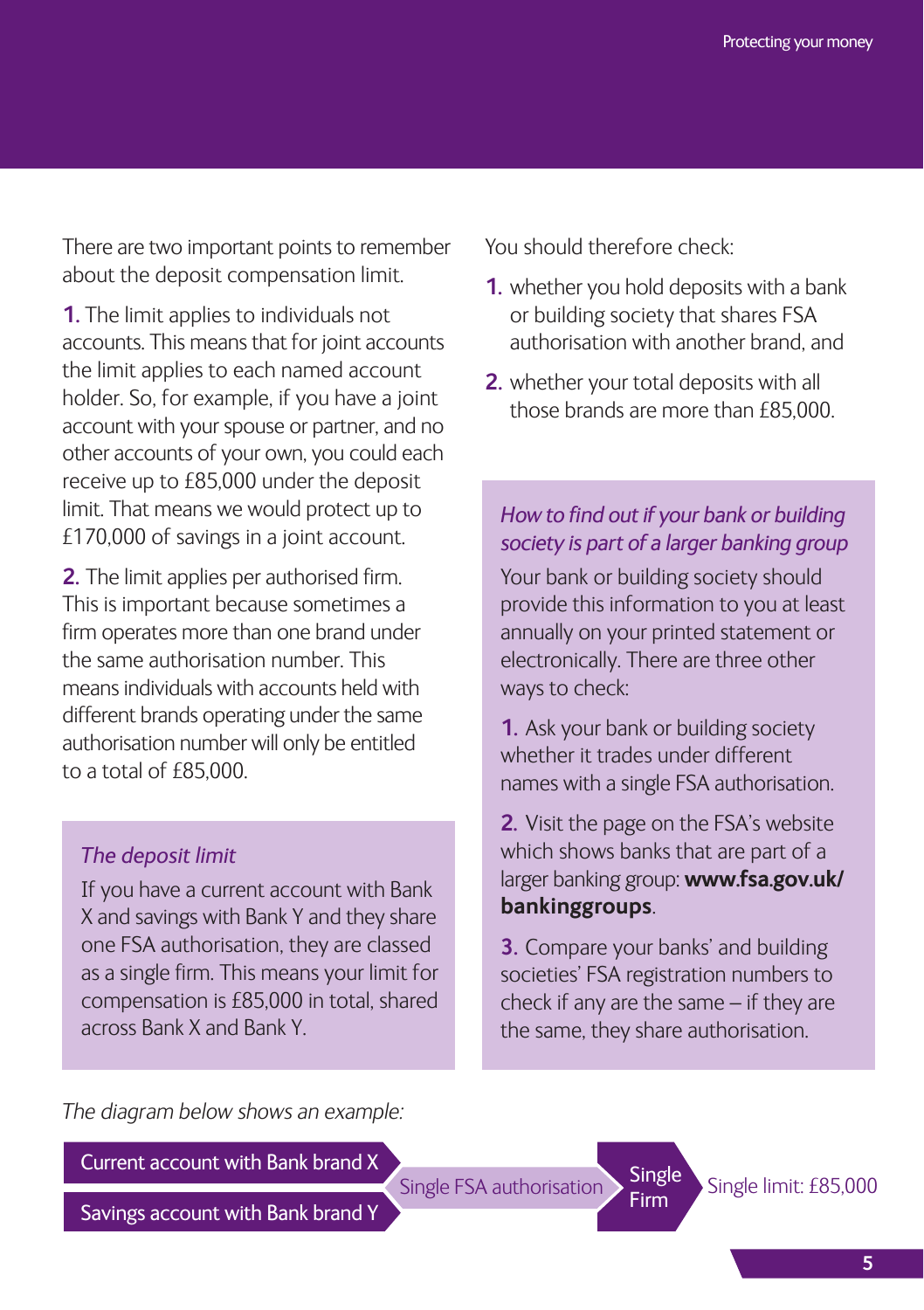#### **> Arranging and advising about home finance such as mortgages**

FSCS may be able to help if a firm has advised you to enter into a mortgage agreement that wasn't suitable for you, and you lost money as a result. If the firm goes bust and cannot pay back the money it owes you, we can pay compensation.

#### *Compensation limit*

We protect up to £50,000 per person per authorised firm.

#### **> Insurance policies**

FSCS can pay compensation if your insurance firm goes bust and cannot pay valid claims under your policy or return your premiums. The types of policies we cover include motor, home, pet, travel and payment protection insurance (PPI).

We also cover long-term policies such as life or pension policies.

#### *Compensation limit*

Our main aim is to get continuity of cover for policyholders. This means, for example, we may try to transfer your insurance policy to a new insurance provider. If this is impossible, we can pay compensation of 90% of your claim with no upper limit. We protect in full any compulsory insurance, like thirdparty motor insurance.

#### **> Insurance broking**

FSCS can pay compensation if:

- you were mis-sold an insurance policy and lost money, or
- you were a victim of fraud, and the broker who sold you the policy has gone bust and cannot return your premiums or money owed to you.

The types of policies we cover include motor, home, pet, travel and payment protection insurance (PPI).

#### *Compensation limit*

We can pay compensation of 90% of your claim with no upper limit. We protect in full all compulsory insurance, like third-party motor insurance.

#### **> Investment business**

FSCS can pay compensation if you lose money because of:

- bad or misleading investment advice,
- negligent management of investments,
- misrepresentation, or
- fraud, and the firm concerned has gone bust and cannot return your investments or money owed.

We do not pay compensation if your investment. does not perform as well as you hoped.

#### *Compensation limit*

We protect up to £50,000 per person per authorised firm.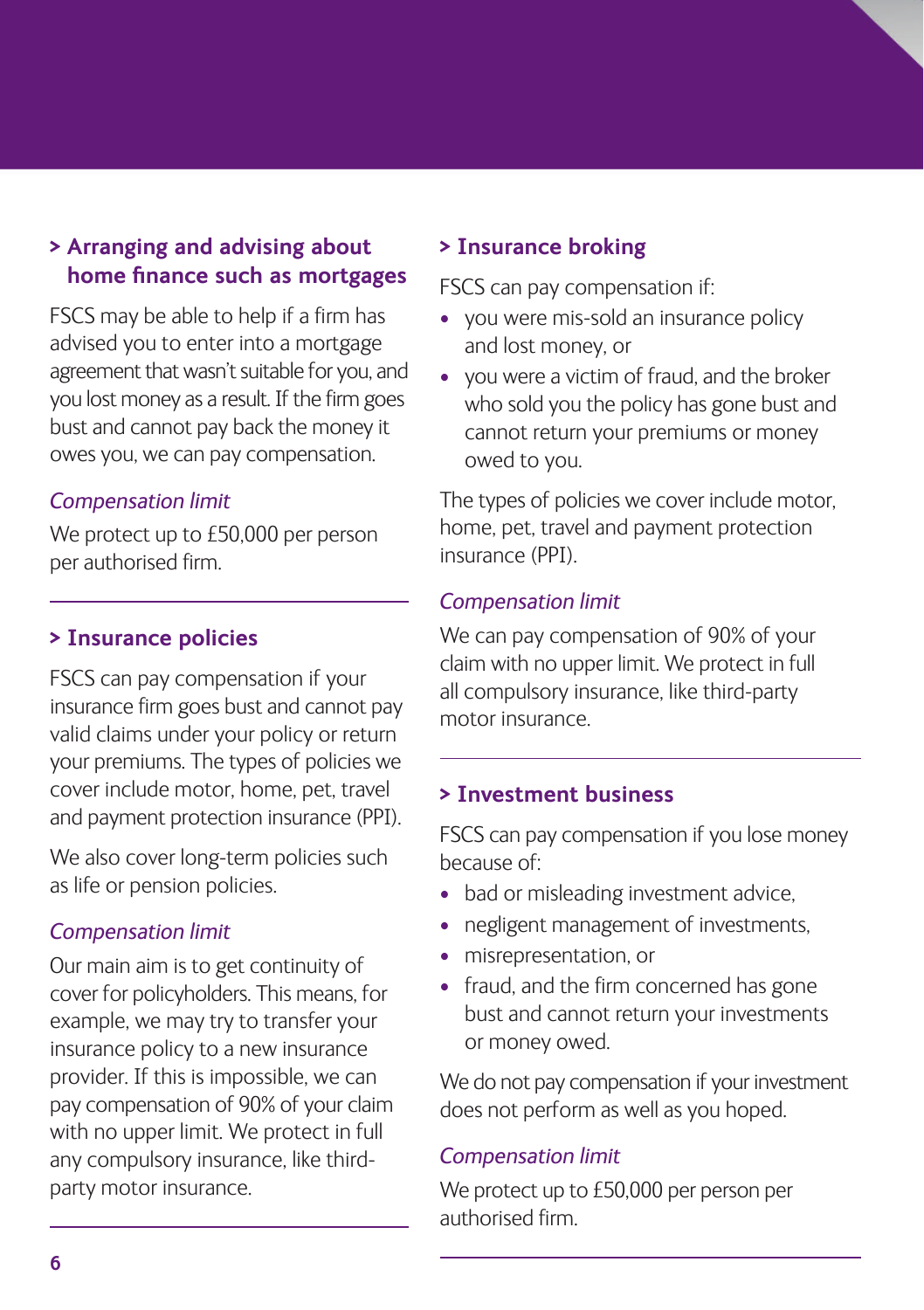

## Who can claim FSCS compensation?

Individuals and small companies can claim compensation from us. Larger companies are generally excluded.

## How long would it take to get my money back?

In most cases for deposits, FSCS aims to pay compensation within seven days of a bank, building society or credit union failing. We will pay any remaining claims, which are likely to be more complex, within 20 working days.

For other financial services products, we try to resolve claims within six months.

## What does FSCS **not** cover?

We do not cover some financial products. Here are some examples:

- Money held on pre-paid credit cards.
- Christmas or other savings clubs.
- 'Boiler room' scam investments 'products' sold by unauthorised firms, often abroad, that defraud customers of their money.
- Losses arising purely from investment performance.
- Some electronic payment services (such as PayPal) or currency bureaux.
- Insurance policies for marine. aviation or transport business.
- Credit insurance or reinsurance.
- Mortgage lending or administration.